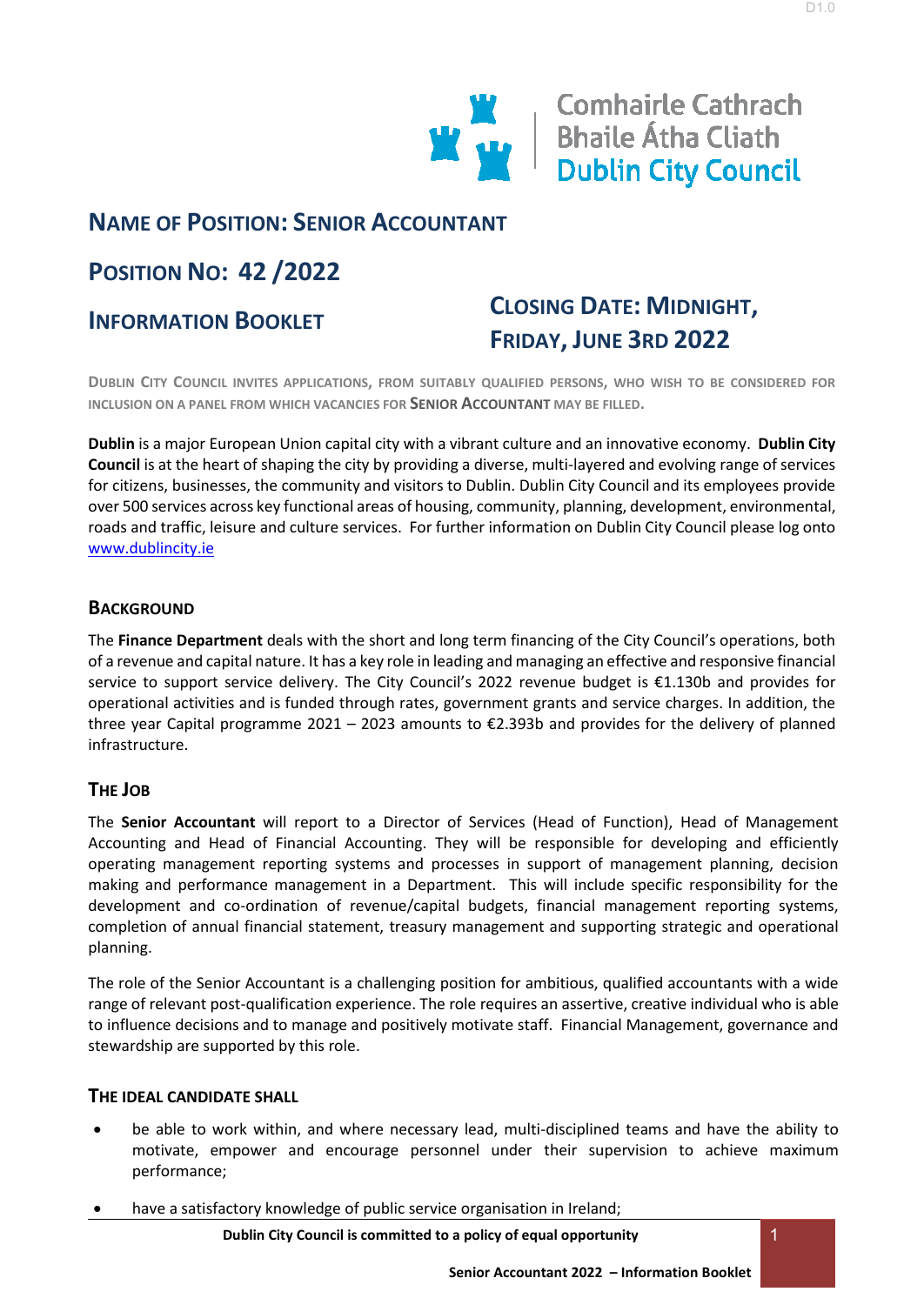- have a good knowledge of local government sectoral developments and understand their impact for Dublin City Council;
- be capable of working in close co-operation with the Strategic Policy Committees and City Council departments, while being able to seek co-operation and consensus from a wide range of bodies and representative groups;
- possess good influencing skills;
- have an ability to work and deliver results within tight deadlines, in a changing and fast moving environment;
- have strong interpersonal and communications skills.

## **QUALIFICATIONS**

#### **CHARACTER:**

Each candidate shall be of good character.

#### **HEALTH:**

Candidates shall be in a state of health such as would indicate a reasonable prospect of ability to render regular and efficient service.

#### **EDUCATION, EXPERIENCE, ETC.:**

Each candidate must, on the latest date for receipt of completed applications:-

- **(a)** hold a professional accountancy qualification with one of the professional accountancy bodies;
- **(b)** have a minimum of 3 years post qualification experience;
- **(c)** the holder of the post will also be required to have an understanding of the role and duties of managers in safety management in the workplace.

## **DUTIES**

#### **The duties of the Senior Accountant include, but are not limited to, the following: -**

- provision of financial information and advice to local and corporate management, to maximise resources in pursuance of service objectives;
- play an important role in ensuring financial management and practices are in compliance with corporate requirements;
- ability to interpret financial and non-financial data and their likely impact on service delivery;
- responsibility for providing an efficient and effective financial service, including all aspects of the annual budget process, budget monitoring, control and reporting and the year-end closing of accounts, ensuring best practice compliance;
- preparation of monthly/quarterly revenue and capital financial reports to local and corporate management, which establishes the financial position and recommends appropriate courses of action;
- ensure a well-trained and competent team of staff are in place within the local finance unit and ensure that staff development and training programmes are in place to provide for continuity of skills and knowledge;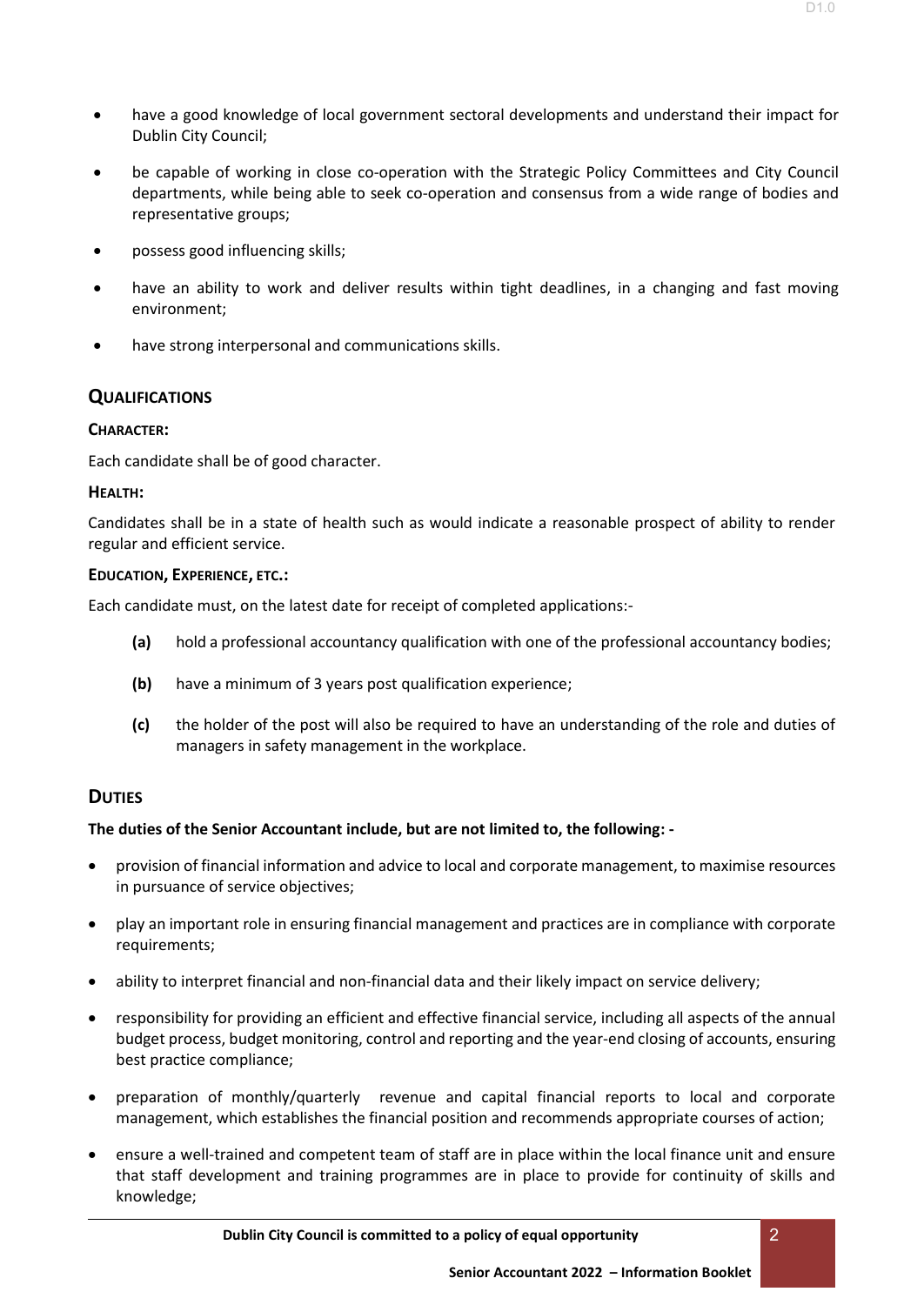- advise on project appraisals and evaluations, administer the financial arrangements, maximise funding and provide sound financial management (PPP, Subsidiaries Companies);
- responsibility for the maintenance of key financial controls and liaise with both internal and external Auditors;
- communicate effectively with staff at all levels of the organisation;
- such other duties as may be assigned from time to time.

**The particular duties and responsibilities attached to the post may vary from time to time, without changing the general character of the duties or level of responsibilities entailed. The post holder may therefore be required to perform duties appropriate to the post, other than those detailed above, and to take instructions from and report to, an appropriate Officer or such designated Officer as may be assigned from time to time by the City Council.**

The duties of the post are to give to the local authority and to

- **(a)** The local authorities or bodies for which the Chief Executive is Chief Executive, and
- **(b)** To any other local authority or body with which an agreement has been made by the local authority or by any of the authorities or bodies referred to in sub-paragraph (a) of this paragraph under the general direction and control of the Chief Executive or of such officers as the Chief Executive may from time to time determine, such appropriate computing, technical, management, administrative, executive, supervisory, advisory and ancillary services as may be required by any local authority or body hereinbefore mentioned in the exercise and performance of any of its powers, functions and duties and to exercise such powers, functions and duties as may be delegated to him or her by the Chief Executive from time to time including the duty of servicing all committees that may be established by any such local authority or body. The holder of the post will, if required, act for an officer of a higher level.

## **SELECTION PROCESS**

- Posts of **Senior Accountant** will be filled from this publicly advertised competition. Selection shall be by means of a competition conducted by or on behalf of Dublin City Council.
- Candidates should note that the information provided by them in their application form will form the basis on which eligibility and short listing is conducted.
- Dublin City Council reserves the right to undertake eligibility and / or shortlist candidates in the manner it deems most appropriate.
- A panel may be formed on the basis of interviews. A candidate whose name is on a panel and who satisfies the Council that they possess the qualifications declared for the post and that they are otherwise suitable for appointment may, within the life of the panel, subject to the appropriate Department of Housing, Local Government & Heritage sanction, be appointed as an appropriate vacancy arises.
- The life of the panel shall be for a period of one year from the date of its formation.
- Dublin City Council shall require any person to whom an appointment is offered to take up such appointment within a period of not more than one month and if they fail to take up appointment within such period, or such longer period as the Council in its absolute discretion may determine, the Council shall not appoint them.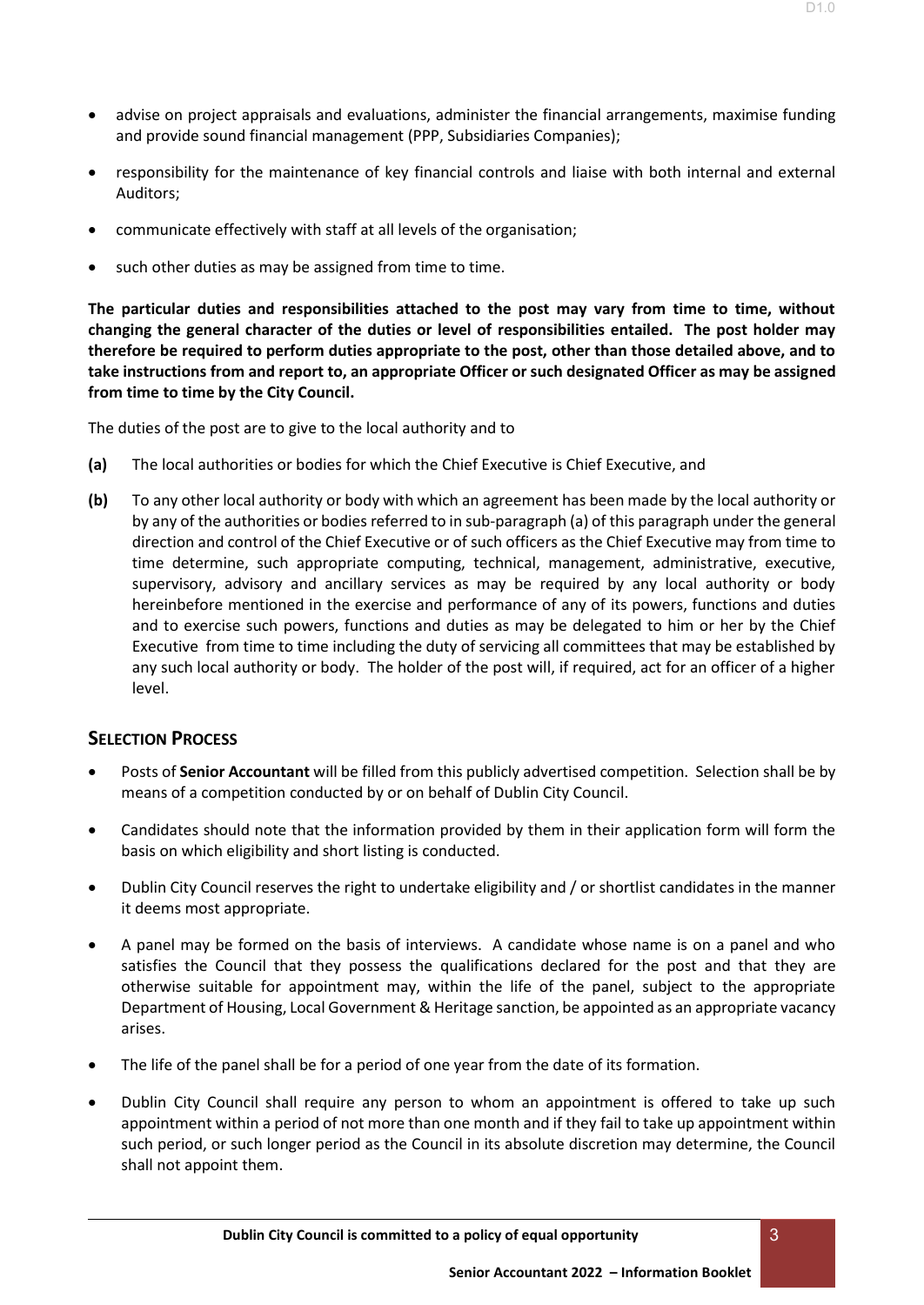The interview will be competency based and marks will be awarded under the following competencies. These are detailed on pages 6 & 7.

- Management & Change
- Delivering Results
- Performance through People
- Personal Effectiveness
- Local Authority Knowledge & Experience

## **SALARY**

The salary scale for the position of **Senior Accountant** is:

€51,853; €53,122; €54,605; €56,089; €57,577; €58,903; €60,264; €61,582; €62,894 (Maximum); €65,147 (1st LSI) (after 3 years satisfactory service on the Maximum); €67,410 (2<sup>nd</sup> LSI) (after 3 years satisfactory service on the 1<sup>st</sup> LSI).

Entry point to this scale will be determined in accordance with Circulars issued by the Department of Housing, Local Government and Heritage. **In accordance with Departmental Circular letter EL 02/2011, a person who is not a serving local authority employee on or after 1st January 2011, will enter the scale for the position at the minimum point.**

Rate of remuneration may be adjusted from time to time in line with Government Policy.

Under the Public Service Stability Agreement 2013, the working hours for newly appointed/promoted staff are **37 hours per week**.

**All applicants** *must* **refer to the** *Additional Candidate Information Booklet* **which can be found at [http://bit.ly/DCCVacancies](http://#) for additional relevant information pertaining to the salary scale and the recruitment process.** 

## **PARTICULARS OF POSITION**

- **(a)** The post is permanent, whole time and pensionable.
- **(b)** Dublin City Council reserves the right to, at any time, assign an employee to any Department now or in the future.
- **(c)** A period of one year's probation applies where a person is permanently appointed to Dublin City Council. This can be extended at the discretion of the Chief Executive.

## **ADDITIONAL RELEVANT INFORMATION FOR APPLICANTS**

- The *National Vetting Bureau (Children and Vulnerable Persons) Act 2012 to 2016* came into effect on 29th April 2016. The Act places a statutory obligation on Dublin City Council to ensure that 'any work or activity which is carried out by a person, a necessary and regular part of which consists mainly of a person having access to, or contact with children or vulnerable persons will be the subject of Garda Vetting.
- Subject to the provisions of the *Freedom of Information Act 2014*, applications will be treated in strict confidence.
- Any attempt by a candidate themselves or by any person(s) acting at the candidate's instigation, directly or indirectly, by means of written communication or otherwise, to canvass or otherwise influence in the candidate's favour, any employee of the City Council or person nominated by the City Council to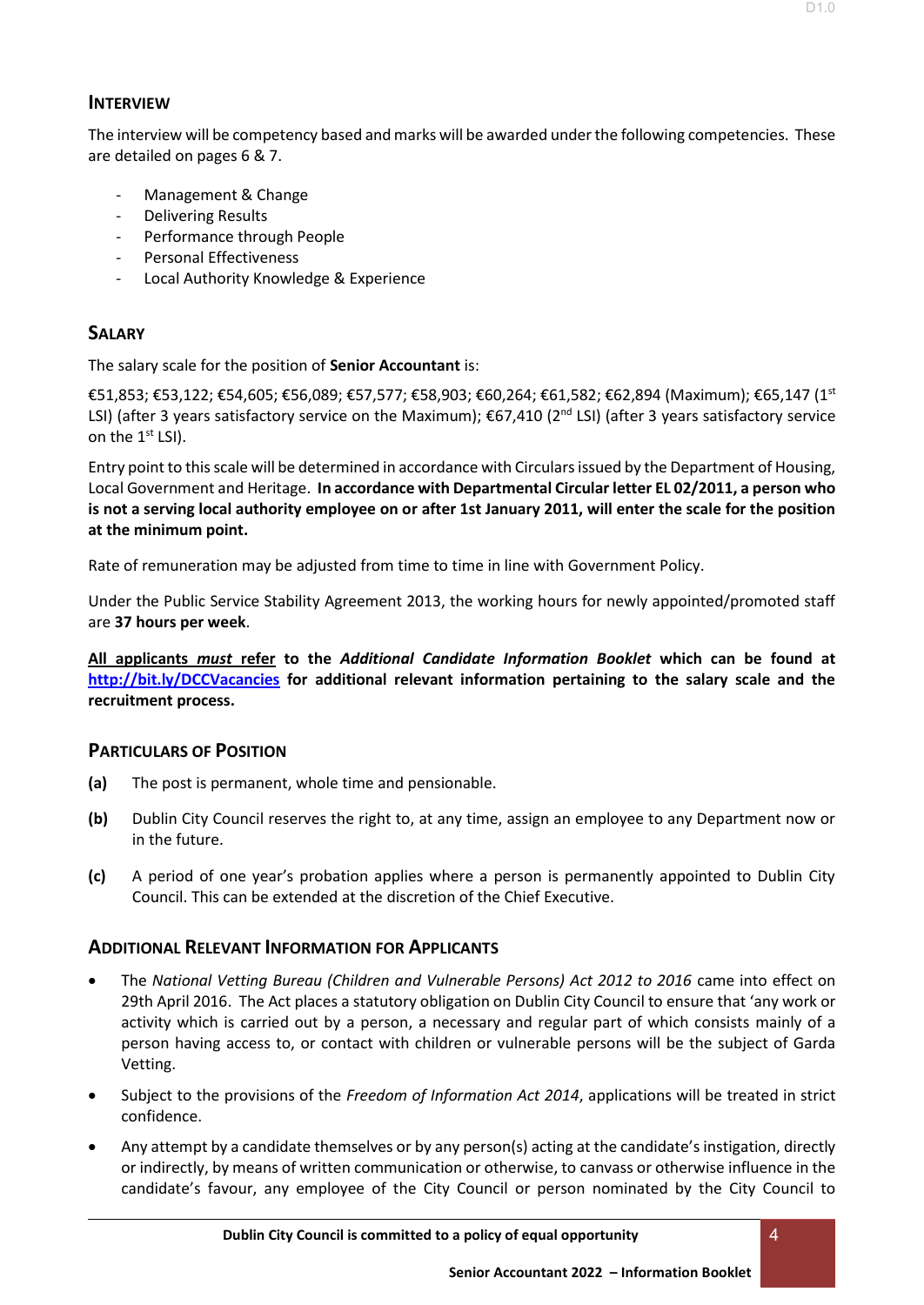- It is important to remember that this is a competitive process for a role where integrity is paramount. Sharing information on the selection / interview process e.g. through social media or any other means, may result in a candidate being disqualified from the competition.
- Dublin City Council does not allow the unsanctioned use of any type of recording equipment during interviews or on its premises. This applies to any form of sound recording and any type of still picture or video recording, whether including sound recording or not, and covers any type of device used for these purposes.
- An applicant who is found to be ineligible at any stage of the competition will not be further considered. Provision of inaccurate, untrue or misleading information will lead to disqualification from the competition, withdrawal of employment offer or dismissal.
- A candidate who does not attend for interview when and where required by the City Council, or who does not, when requested, furnish such evidence as the City Council requires in regard to any matter relevant to their candidature, will have no further claim to consideration.
- The City Council will not be responsible for any expenses candidates may incur in connection with their candidature.

## **CLOSING DATE**

**All applications must be made through Dublin City Council's official Digital Recruitment Platform.** 

**For any queries please contact [hrqueries@dublincity.ie](http://#)**

**Applications must be submitted before Midnight on Friday, June 3rd 2022.**

**\_\_\_\_\_\_\_\_\_\_\_\_\_\_\_\_\_\_\_\_\_\_\_\_\_\_\_\_\_\_ SENIOR EXECUTIVE OFFICER**

**HUMAN RESOURCES DEPARTMENT Dated this \_\_\_\_\_\_\_\_\_\_\_\_\_\_\_\_\_\_\_\_\_\_\_\_2022**

**This document is also available in Large Print, High Contrast Print and Braille on request.**

D1.0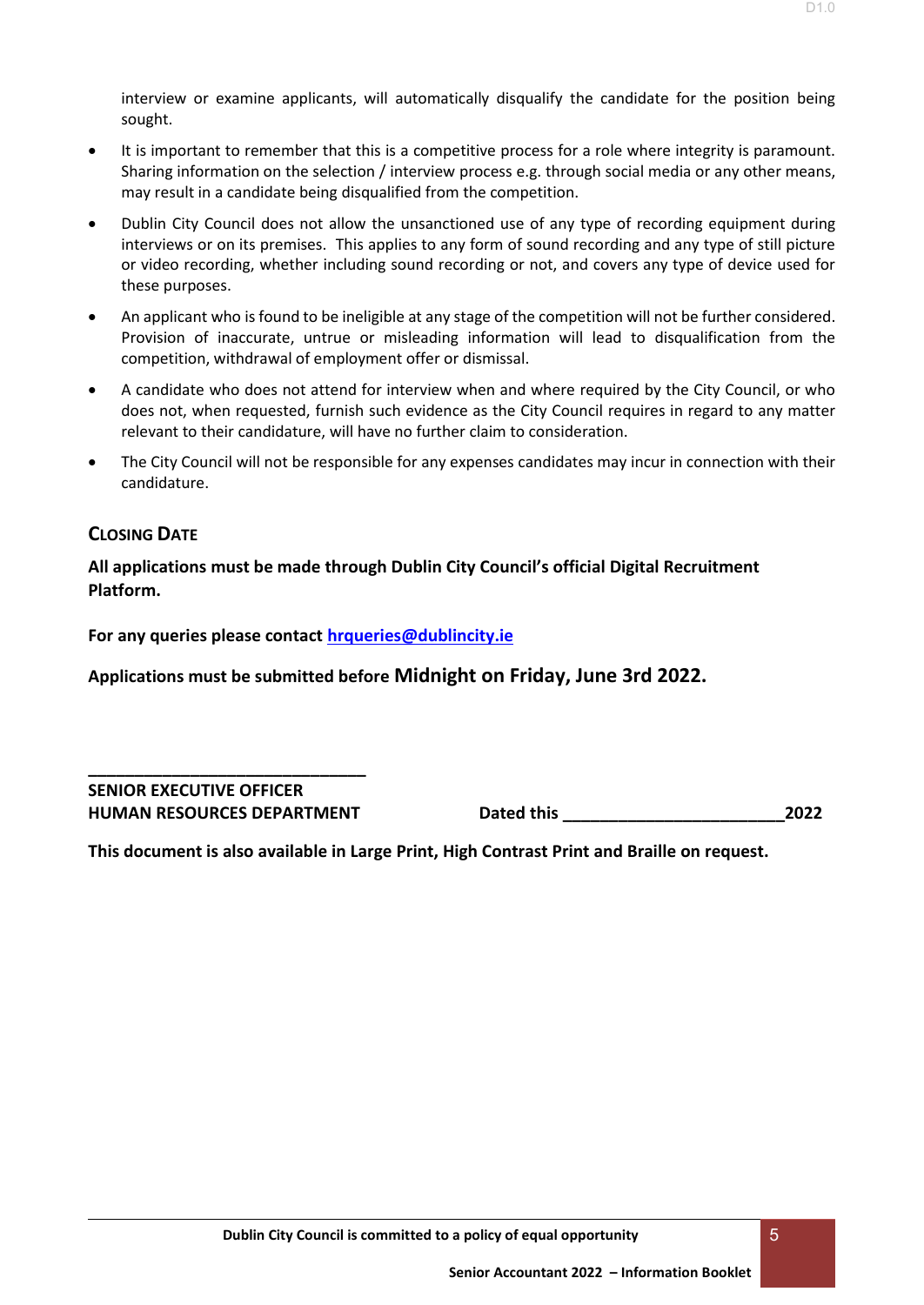The key competencies for the position of Senior Accountant are as follows:

| <b>Management</b>    | <b>Strategic Ability</b>                                                                                             |
|----------------------|----------------------------------------------------------------------------------------------------------------------|
| and Change           | Displays the ability to think and act strategically to ensure that functional responsibility is                      |
|                      | properly aligned with the purpose, mission and vision of DCC.                                                        |
|                      | Is effective in translating the vision of the Corporate Plan into operational plans and outputs.                     |
|                      | <b>Networking and Representing</b>                                                                                   |
|                      | Establishes, maintains, participates and contributes to networks and works collaboratively with                      |
|                      | stakeholders to enhance service delivery. Sustains a positive image and profile of DCC.                              |
|                      |                                                                                                                      |
|                      | <b>Bringing about Change</b>                                                                                         |
|                      | Effectively introduces change. Overcomes resistance to change. Demonstrates flexibility and                          |
|                      | openness to change.                                                                                                  |
| <b>Delivering</b>    | <b>Problem Solving and Decision Making</b>                                                                           |
| <b>Results</b>       | Pinpoints the critical information and can address issues logically. Understands the context and                     |
|                      | impact of decisions made. Acts decisively and makes timely, informed and effectives decisions.                       |
|                      | <b>Operational Planning</b>                                                                                          |
|                      | Contributes to operational plans and develops team plans in line with priorities and actions for                     |
|                      | area of operation, having regard for operational objectives and available resources.                                 |
|                      |                                                                                                                      |
|                      | <b>Managing Resources</b>                                                                                            |
|                      | Manages the allocation, use and evaluation of resources to ensure efficient delivery of                              |
|                      | objectives.                                                                                                          |
| Performance          | <b>Leading and Motivating</b>                                                                                        |
| Through              | Leads, motivates and engages others to achieve quality results. Leads by example in terms of                         |
| People               | commitment, flexibility and a strong customer service ethos.                                                         |
|                      | <b>Managing Performance</b>                                                                                          |
|                      | Effectively manages performance. Builds and leads effective Teams/Sections/Units.                                    |
|                      | Empowers and encourages people to deliver their part of the operational plan, using Team                             |
|                      | Development Plans and Personal Development Plans.                                                                    |
|                      | <b>Communicates Effectively</b>                                                                                      |
|                      | Recognises the value of and requirement to communicate effectively with all employees.                               |
|                      | Has effective verbal and written communication skills. Presents ideas effectively to individuals                     |
|                      | and groups.                                                                                                          |
| Personal             | <b>Personal Motivation, Initiative and Achievement</b>                                                               |
| <b>Effectiveness</b> | Is enthusiastic about the role and is motivated in the face of difficulties and obstacles.                           |
|                      | Does more than is required or expected, anticipating situations and acting to pre-empt                               |
|                      | problems. Creates new opportunities.                                                                                 |
|                      | <b>Resilience and Personal Well Being</b>                                                                            |
|                      | Demonstrates appropriate and positive self-confidence.                                                               |
|                      | Operates effectively in an environment with significant complexity and pace.                                         |
| Local                |                                                                                                                      |
| <b>Authority</b>     | <b>Knowledge &amp; Experience</b><br>Has knowledge and understanding of local government structure including service |
| Knowledge &          | requirements.                                                                                                        |
| <b>Experience</b>    | Understands key challenges facing the local government sector and Dublin City Council.                               |
|                      | Understands the role of Senior Accountant.                                                                           |
|                      |                                                                                                                      |

D1.0